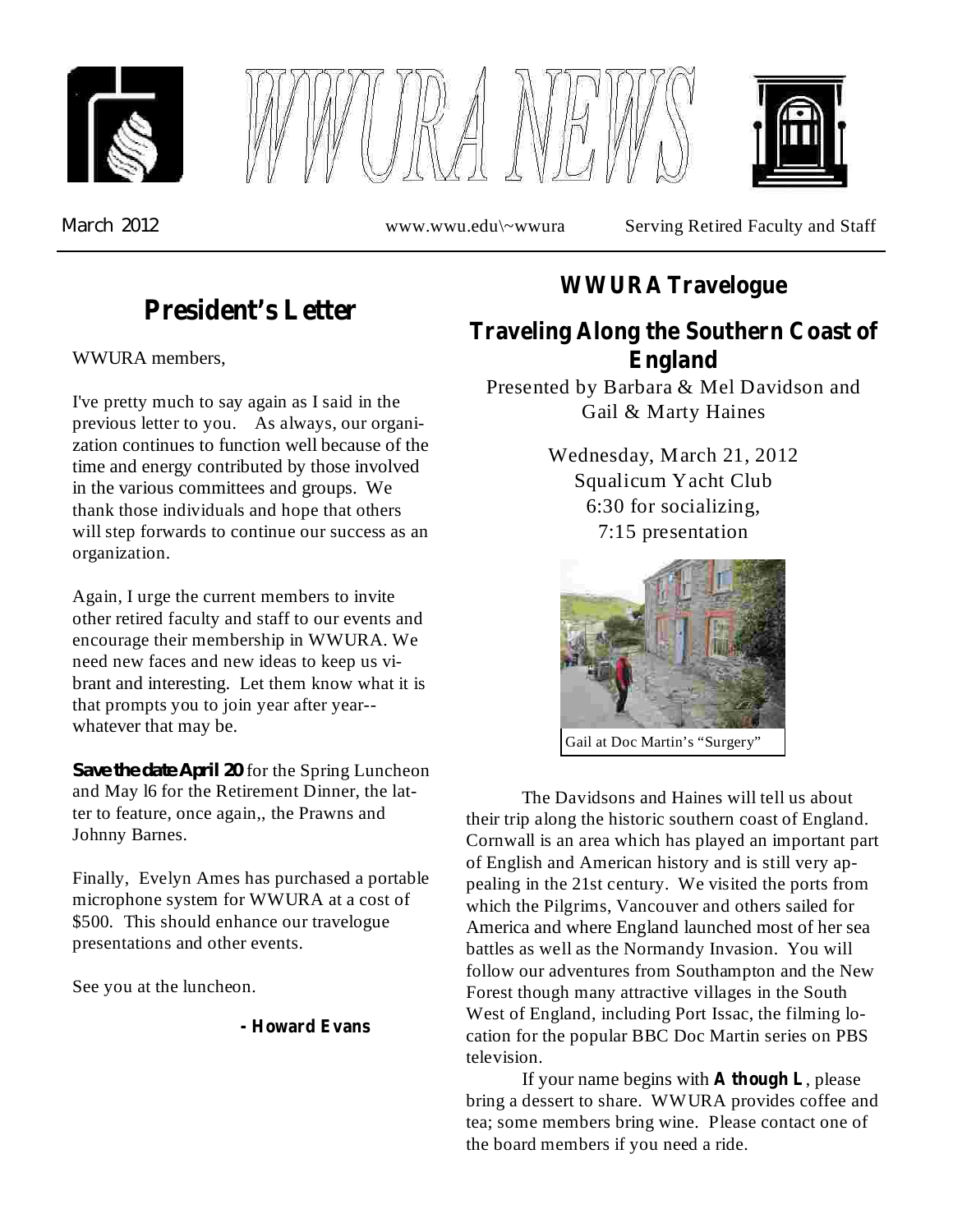# *March 2012 Health Notes by Evelyn Ames Can You Hear Me? Hearing Loss*

"About one-third of Americans between the ages of 65 and 74 have hearing problems. About half the People who are 85 and older have hearing loss. Whether a hearing loss is small (missing certain sounds) or large (being profoundly deaf), it is a serious concern. If left untreated, problems can get worse" (*http://www.nidcd.nih.gov/health/hearing/pages/noise.aspx* National Institute on Deafness and other Communications Disorders). Hearing loss affects a person's life in many ways, such as missing out on conversations or telephone calls with friends, family, or health care providers' information. Hearing problems make people feel embarrassed, upset, and lonely. It can cause a person to withdraw from conversation at dinner tables or social settings

**Questions to help determine if one's hearing needs to be evaluated by a hearing professional:**

| Problem hearing over the telephone?                                   | Yes No |                   |
|-----------------------------------------------------------------------|--------|-------------------|
| Trouble following conversation when two are talking at the same time? |        | Yes No            |
| People complain that you turn the TV volume up too high?              | Yes No |                   |
| Do you have to strain to understand conversation?                     |        | Yes No            |
| Have trouble hearing in a noisy background?                           |        | $Yes \_\_No \_\_$ |
| Do you find yourself asking people to repeat themselves?              |        | $Yes \_\_No \_\_$ |
| Do many people you talk to seem to mumble (or not speak clearly)?     |        | Yes No            |
| Misunderstand what others are saying and respond inappropriately?     |        | Yes No            |
| Trouble understanding the speech of women and children?               |        | Yes No            |
| People get annoyed because you misunderstand what they say?           | Yes No |                   |
|                                                                       |        |                   |

If "yes" is answered to three or more of above questions, it is recommended one see an otolaryngologist, M.D (an ear, nose, and throat specialist) or a doctor of audiology (Ph.D.) for a hearing evaluation.

**Different Types of Hearing Loss. "Presbycusis** (prez-bee-KYOO-sis) is age-related hearing loss. It becomes more common in people as they get older. People with this kind of hearing loss may have a hard time hearing what others are saying or may be unable to stand loud sounds. The decline is slow. Just as hair turns gray at different rates, presbycusis can develop at different rates. It can be caused by **sensorineural** (sensoh-ree-NOO-ruhl) hearing loss. This type of hearing loss results from damage to parts of the inner ear, the auditory nerve, or hearing pathways in the brain. Presbycusis may be caused by aging, loud noise, heredity, head injury, infection, illness, certain prescription drugs, and circulation problems such as high blood pressure. The degree of hearing loss varies from person to person. Also, a person can have a different amount of hearing loss in each ear. For more information, check:

(http://www.medicinenet.com/script/main/art.asp?articlekey=20432). First to be affected are high tones (includes most common sounds in spoken English – p, s, f, t, d, sh, ch, h. For example, "Can you un er an I e e e wi ou e igh one?" (Can you understand this sentence without the high tones?) Typically next are mid tones -- tongue and base of throat (ka, la, rr).

What Causes Hearing Loss? Hearing loss can have many different causes, including the aging process, ear wax buildup, exposure to very loud noises over a long period of time, viral or bacterial infections, heart conditions or stroke, head injuries, tumors, certain medicines, and heredity

### How You Can Help a Person with Hearing Loss. Consider using the following tips:

- · Face the person and talk clearly.
- · Speak at a reasonable speed; do not hide your mouth, eat, or chew gum.
- · Stand in good lighting and reduce background noises.
- · Use facial expressions or gestures to give useful clues.
- · Repeat yourself if necessary, using different words.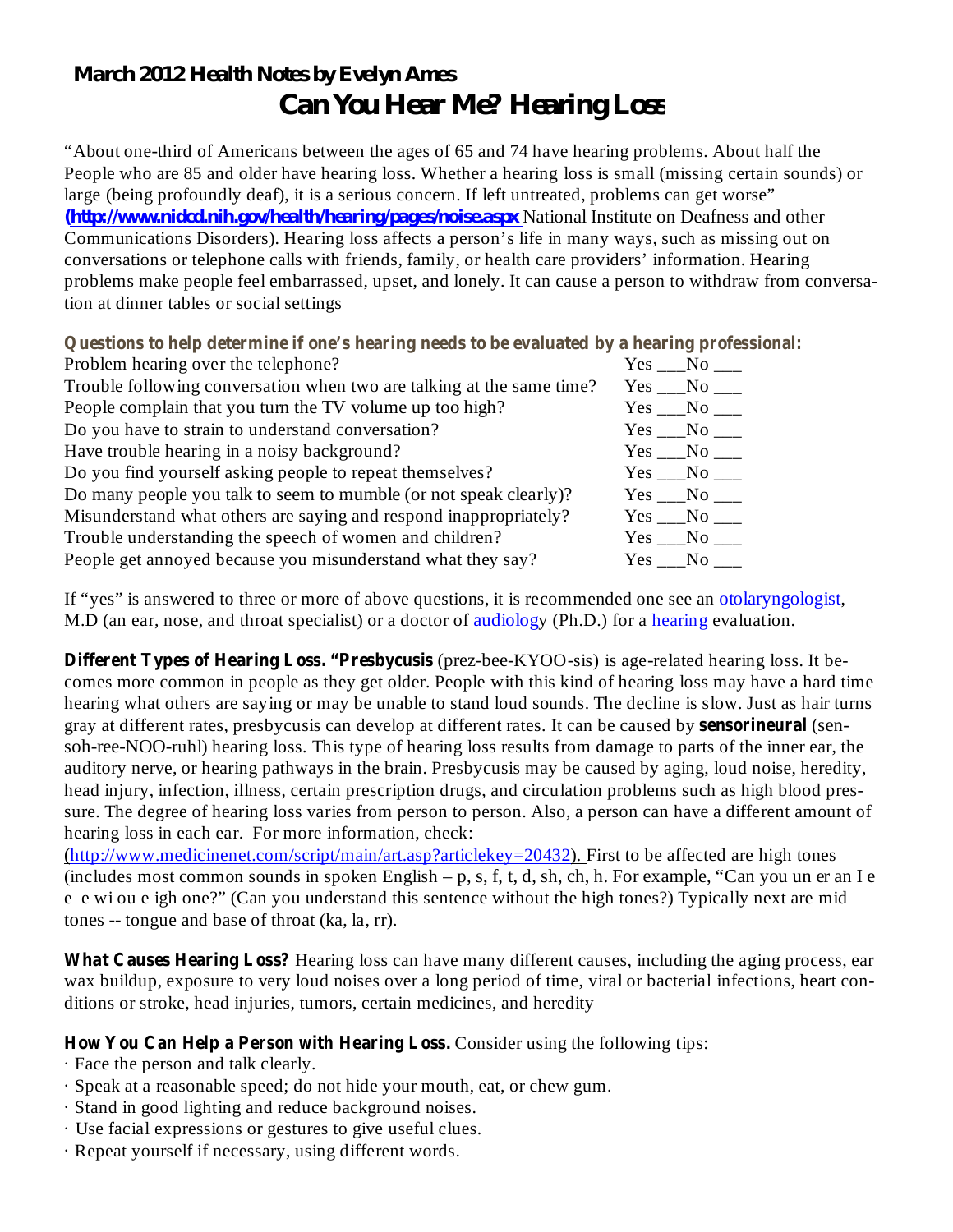- · Include the hearing-impaired person when talking. Talk with the person, not about the person, when you are with others. This helps keep the hearing-impaired person from feeling alone and excluded.
- · Be patient; stay positive and relaxed. Ask how you can help

When is noise too loud? You have to raise your voice to be understood by someone standing nearby. Your ears hurt from the noise. A buzzing or ringing sound occurs in your ears, even temporarily. It takes several hours away from the noise to hear as well as you do normally. Block noise (wear earplugs, ear muffs, ear protective devices), avoid the noise (walk away), or turn down the sound.

#### **Intensity of Common Sound**

| Source of noise  | Sound level in dB  | Source of sound          | Sound level in dB  |
|------------------|--------------------|--------------------------|--------------------|
| Firearms         | 140 to 170         | Jet engines              | 140                |
| Rock concerts    | 90 to 130          | Amplified car stereos    | 140 at full volume |
| Portable stereos | 115 at full volume | Powers mowers            | 105                |
| Jackhammers      | 100                | Subway trains            | 100                |
| Video arcades    | 100                | Freeway driving in conv. | 95                 |
| Power saws       | 95                 | Motorcycles at 25 ft.    | 90                 |
| Food blender     | 88                 | Electric razors          | 85                 |
| Garbage disposal | 80                 | Clothes washer           | 78                 |
| Dishwasher       | 75                 |                          |                    |

**Sites that compare sound levels:** http://www.noisyplanet.nidcd.nih.gov

http://www.nidcd.nih.gov/health/education/teachers/Pages/common\_sounds.aspx http://www.noisehelp.com/noise-level-chart.html http://www.soundbytes.com/page/SB/CTGY/decibel-levels http://www.nidcd.nih.gov/health/hearing/pages/sound-ruler.aspx (sound video).

How does a cochlear implant work? "A cochlear implant is very different from a hearing aid. Hearing aids amplify sounds so they may be detected by damaged ears. Cochlear implants bypass damaged portions of the ear and directly stimulate the auditory nerve. Signals generated by the implant are sent by way of the auditory nerve to the brain, which recognizes the signals as sound. Hearing through a cochlear implant is different from

normal hearing and takes time to learn or relearn. However, it allows many people to recognize warning signals,

understand other sounds in the environment, and enjoy a conversation in person or by telephone. http://www.nidcd.nih.gov/health/hearing/pages/coch.aspx. To see a diagram of the cochlear implant go to http://www.science.org.au/nova/029/029box01.htm

Information about treatments including hearing aids, assistive and adaptive devices, and cochlear implants is found at http://www.medicinenet.com/script/main/art.asp?articlekey=20432&page=

Be a wise consumer and question "too good to be true" advertisements for hearing aids that cure your hearing loss! Check the credentials of the hearing provider.

.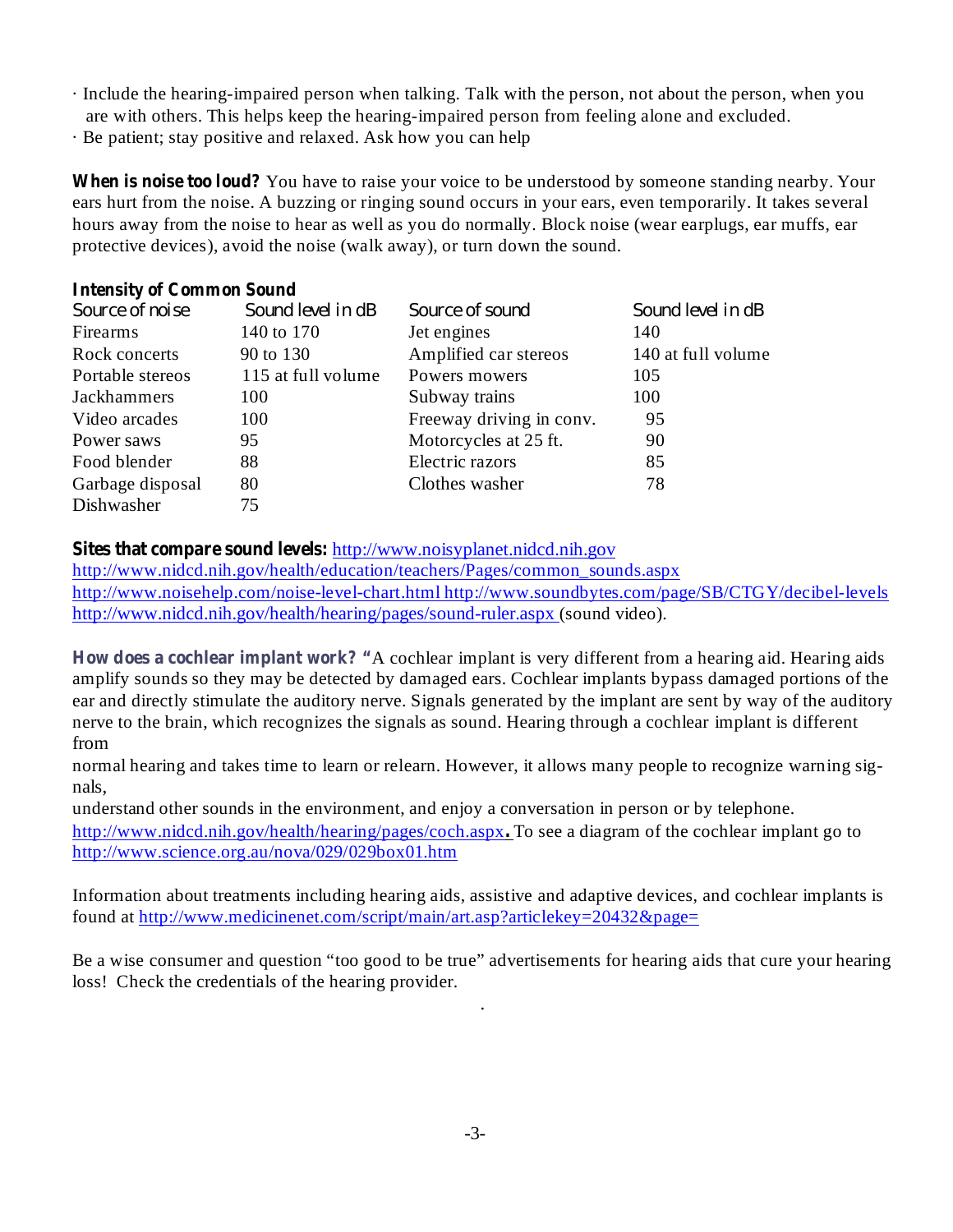### **WWURA TRAVEL NEWS**

#### **RHINE REUNION AT NANETTE'S AND BURL'S**

On March 8 WWURA members and friends who went on the Amsterdam to Zurich holiday markets cruise met to reminisce about their wonderful December 2011 cruise. Burl's bratwurst and sauerkraut were delicious as were the other dishes.

We toasted a great Ama Waterways trip with a sip of gluhwein, looked at photo albums, and enjoyed getting together again. Many thanks to Nanette Davis and Burl Harmon for hosting the Rhine reunion.

#### **DANUBE RIVER 50TH ANNIVERSARY TRIP**

December 2 - 12, 2012 are the dates for this special holiday markets cruise. We will fly to historical Prague to begin, then continue to charming Nuremberg to board Ama Waterways' Ama Lyra. Locations along the Danube include medieval Regensburg, the magnificent Melk Abbey, splendid Salzburg (optional), vibrant Vienna, and beautiful Budapest. Besides the holiday markets, there will be opportunities for museums, music and more. Complete itinerary and cost details are on the WWURA website. Scroll down to Kathy's Christmas (time) cruise. Call Kathy Whitmer (734-7211) or Joyce D. Wilson (733-4703) for a brochure.



A ger (yurt) in Mongolia

### **MONGOLIA AND THE GOBI DESERT August of 2013**

We will fly to Beijing and from there to Ulaanbaatar where we will visit the Gandan Monastery. We then head across the steppes to a 16,000 acre preserve that is the habitat of the ibex, wolves, hawks, etc. Our lodgings will be Mongolian gers for three days. We will also explore Kharkhorin, the ancient capital of the Mongol Empire, which was established by Genghis Khan at the crossroads of the Silk Road. We then have three days at picturesque Khovsgol Lake which will give us the opportunity to meet families who herd reindeer and yaks. We finish the trip with three days at the Three Camel Lodge in the Gobi desert. This is an Overseas Adventure Travel trip which means our group is limited to 10-16 participants. Please let Donna Rochon know if you are interested in the trip.

#### (360-647-2301, djrochon1@comcast.net).

This trip is an opportunity to experience something quite different from our usual trips. It will be fascinating to see a different part of the world. You can view a detail itinerary at the OAT web site. <www.oattravel.com> Cost: \$6195 from Seattle; Land Tour only: \$4895

Difficulty level: You must have good health and mobility and be able to walk 3 miles unassisted each day.

#### **AN ACADEMY FOR LIFELONG LEARNING WINE TRIP**

A wine trip to Eastern Washington is scheduled for April 16-19. This trip is open to WWURA members. For information visit the website (www.wwu.edu/all) or contact any A.L.L. members or Marty Haines.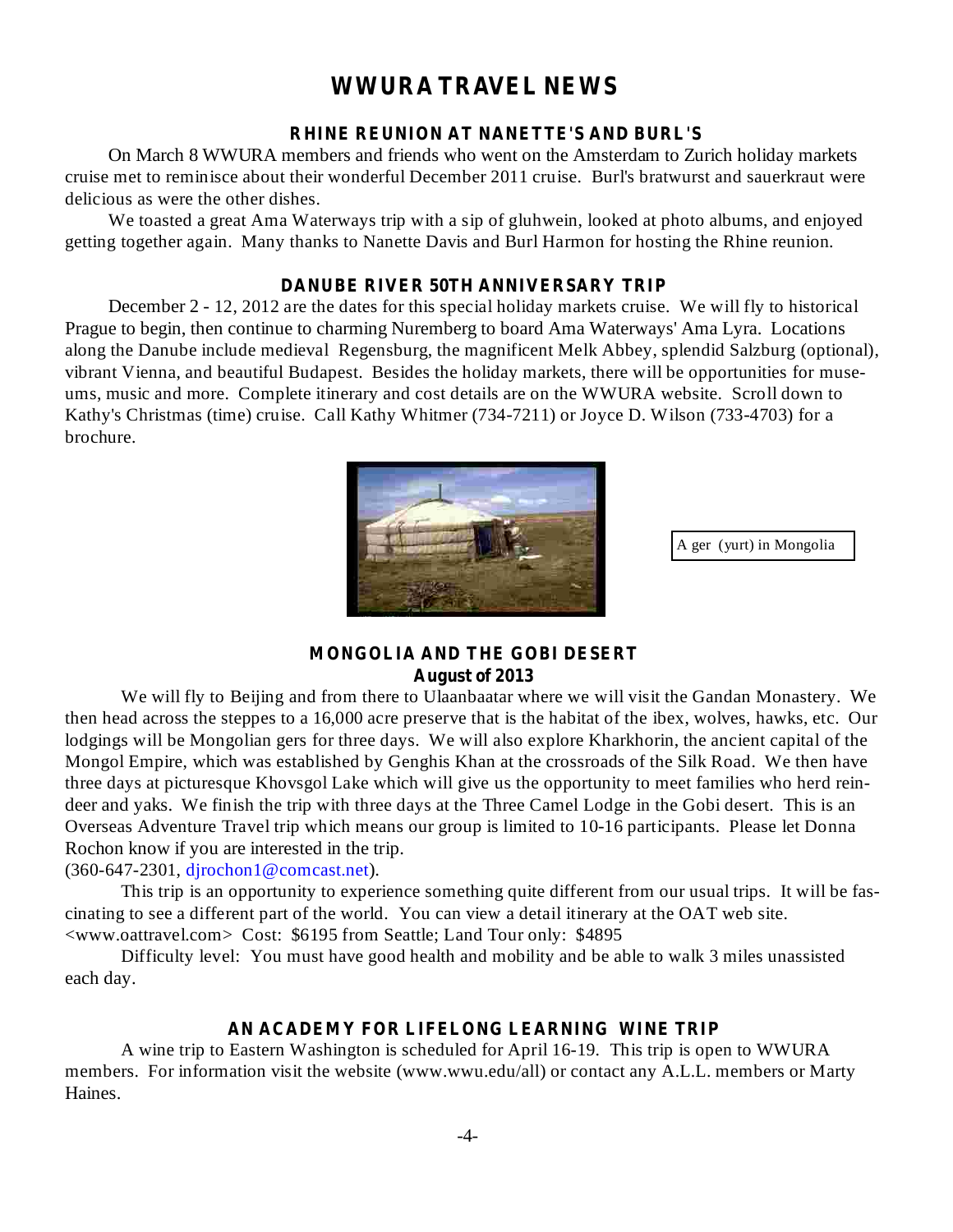### **WWURA INTEREST GROUPS**

**March Interest Groups are listed below.** the contact person. WWURA'S Interest Groups are open to everyone. If you would like to join a group, please call

**Book Group** - Donna Rochon, 647-2301

Meets at Barbara Davidson's, 806 17th St., 2:30 p.m. Tuesday, March 20th The book for March is *In Cod We Trust* by Eric Dregni.

**Bridge Group** - Nicholas Bullat, 676-1156

The bridge group will meet on Tuesday, March 27th, place to be announced.

**Informal Dining** - The hosts for March are Bergs, Julie Fleetwood, Fowlers. and Wolls. Call Jan Berg, 733-4654 or Barb Evans, 650-9724 if you would like to be added to the list.

**Opera Group -** Evelyn Ames, 734-3184

The Metropolitan Opera Live in HD is shown at the Lincoln Theater in Mt. Vernon and at Bellis Fair Regal Cinemas (see Sept.'s Newsletter for contact information). Encore : Bellis Fair: Verdi's *Ernani*, March 14, Pickford: Puccini's *La Boheme*, Sunday March 25

**Downhill Skiing** - Charlie Way, 7734-0649. Call Charlie if you are interested.

**Writer's Group** - call Evelyn Wright for information, 676-0227.

## **Book and Film Corner**

### Lynne Masland

British novelist Edward Rutherfurd 's novels chronicle the history of settlements through their development up to modern day, mixing fictional characters and families with real people and events. In *The* , he weaves the stories of the ancient people of England's New Forest, located in the south of *New Forest* England between Southhampton and Christchurch, from the early days of William the Conqueror through the First World War. The New Forest is a mystical place peopled with huntsmen, cottagers, smugglers, monks and witches; deer and wild ponies roam the oak and beech woods. As with his other books, he creates families and follows descendants through centuries of history, much as James Michener did. *The New* Forest is a companion piece to Sarum, his first book, chronicling two thousand years of Stonehenge and Salisbury

history.

Despite their length – running 800 to 1,000 pages – Rutherfurd's novels are engrossing reads with memorable characters, especially for those with an interest in British history.

> **Save The Dates** April 20, Spring Luncheon May 16, Retirement Dinner